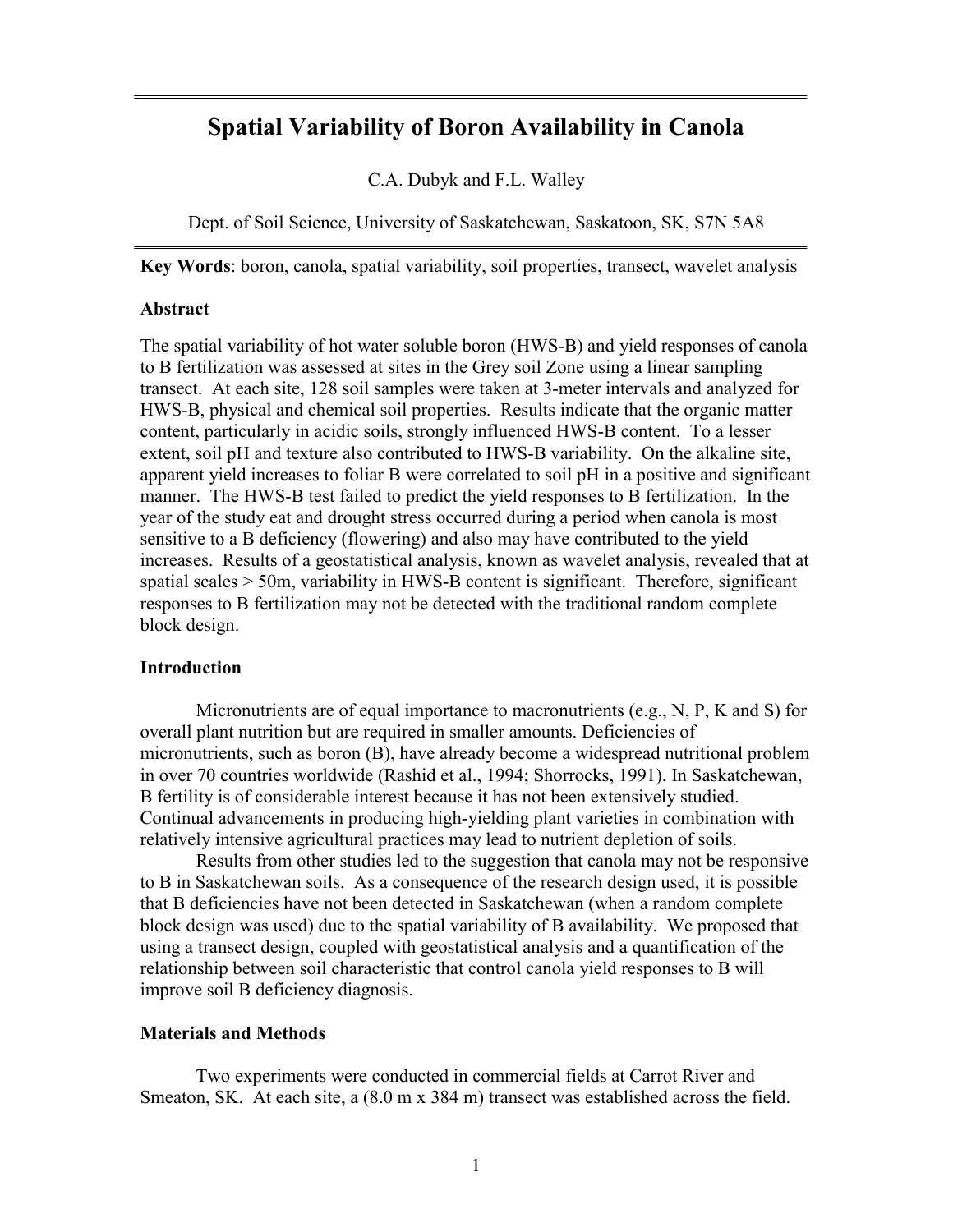The transect was comprised of a control (no-B) strip, flanked by two B fertilizer stripes. Two 1.0 m buffer strips were placed between the control and treated strips to prevent any cross contamination. Soil samples from 128 points were collected along the transect at regular (3 m) spacing to depths of 0 to 15 and 15 to 30 cm from within the control strip. Physio-chemical properties such as organic carbon, inorganic carbon, electrical conductivity, pH, texture and HWS-B were determined.

On May 17, 2002, the Carrot River transect was seeded to canola (*Brassica napus L.* cv. 45A77) at a rate of 5 kg ha<sup>-1</sup> using a commercial-scale air drills (30 cm spacing with 10 cm spread). On May 22, 2002, the Smeaton transect was seeded to canola *(*cv. 46A76) at a rate of 6.7 kg ha<sup>-1</sup> using a press drill (15 cm spacing). On May  $24<sup>th</sup>$ , one strip of the Smeaton and Carrot River trials received B at a rate of 2 kg B ha<sup>-1</sup> (Granubor) as a broadcast treatment. The second strip receive B as a foliar application on June  $26<sup>th</sup>$  at Carrot River and Smeaton July  $5<sup>th</sup>$  site. The foliar B was applied at the BBCH53 (inflorescence emergence of main shoot with flower buds raised above leaves) growth stage at a rate of 0.5 kg B ha<sup>-1</sup> with a surfactant (Agsurf at 4 ml  $L^{-1}$ ).

At crop maturity, a  $1m^2$  section was hand-harvested from each of the seeded strips for determination of grain yield and total biomass, at each of the 128 sampling points.

## Statistical Analysis

A stepwise (add-delete) regression model for soil and yield parameters was used to examine the data. This multiple regression model relates a dependent variable *Y* to a set of quantitative independent variables  $\mu$ . The multiple regression model is as follows:  $Y_i = b_0 + b_1 \mu_1 + b_2 \mu_2 ... + b_n \mu_n + e_i$ 

Where  $Y_i$  is the response or dependent variable (i.e. grain yields and HWS-B contents),  $b_0$ is the intercept (defined as the variation not contributed by the soil variables),  $b_1 - b_n$  is the regression coeffiecents,  $\mu_1$  -  $\mu_n$  is the assumed independent factor (soil parameter value at each sampling point),  $e_i$  is the independent random error with normal probability distribution, zero mean and uniform variance (SAS Inc. version 8, 2000).

 The objective of the stepwise technique is to take a set of independent variables and put them into a regression one at a time until the inclusion significantly  $(p<0.05)$ improves the quality of the model or excluded if their removal does not significantly decrease  $(p<0.1)$  it.

 A correlation (Pearson) analysis was used to provide a measure of strength of the relationship between the dependent variable (yield and HWS-B content) and independent variables (soil properties).

 Wavelet analysis is a relatively new method for studying time-frequency localization (Morlet et al., 1988). This analysis allows one to study features on the spatial series locally with a detail matched to their scale (i.e., broad features on a large-scale and fine features on small-scales) (Si, 2003). Wavelets are useful for spatial variations that are nonstationary, passing components and features at different scales. Previous authors (Lark and Webster, 1999, 2001) have applied wavelet analysis in soil science to reveal strongly contrasting local features of variation. Wavelet correlations were used to describe scale dependence in the correlation of two variables. In this study, continuous wavelet analysis in nonstationarity fields was used to demonstrate the advantage of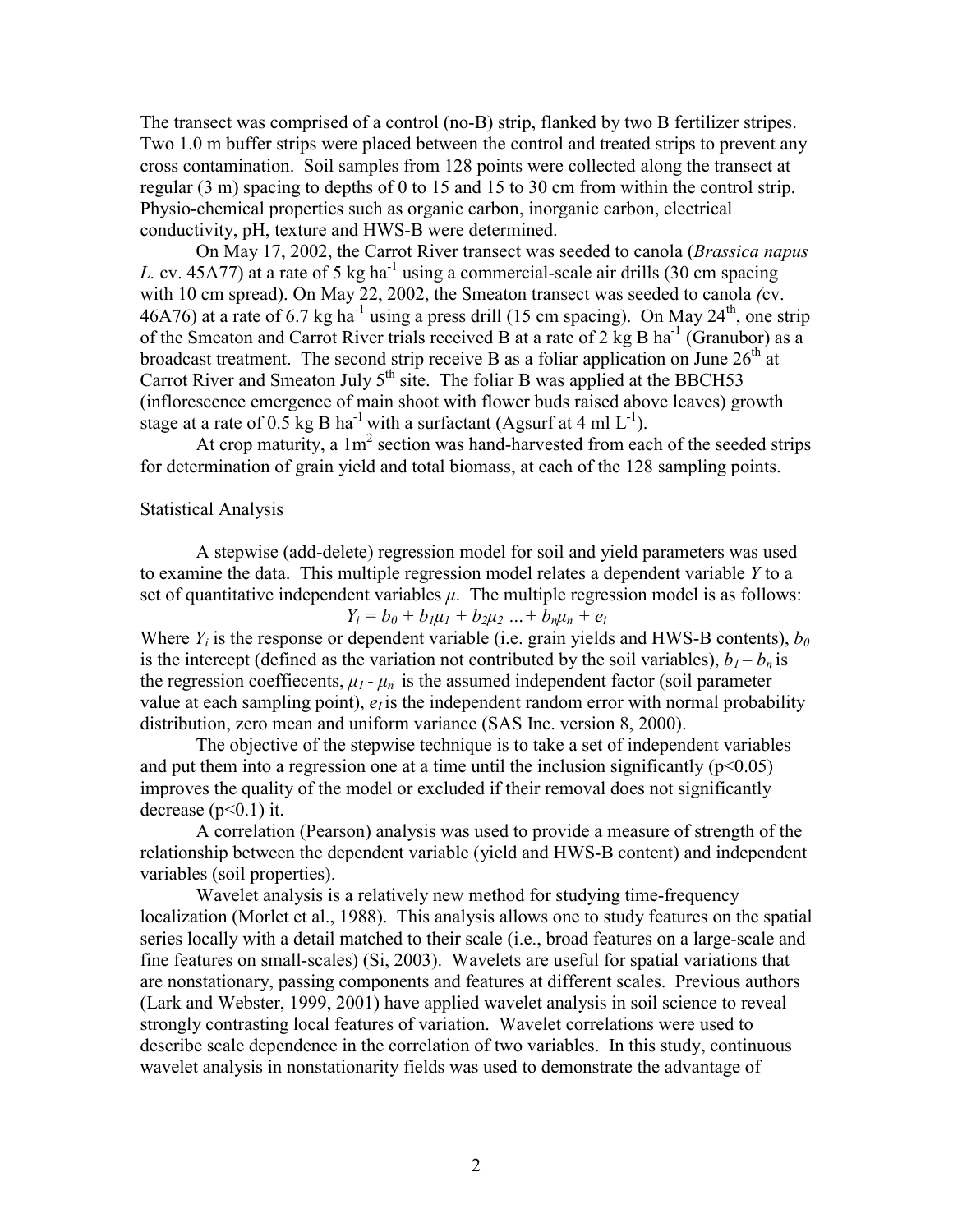wavelet analysis through analytical signals. Then, the wavelet transform was applied to the analysis of spatial variation of B availability.

## **Results and Discussion**

Average soil properties (across all 128 sampling point) for the two fields are shown in Table 1.

| <b>Properties</b> | <b>Units</b>             | <b>Values</b>       |            |                |            |  |
|-------------------|--------------------------|---------------------|------------|----------------|------------|--|
|                   |                          | <b>Carrot River</b> |            | <b>Smeaton</b> |            |  |
|                   |                          | $0-15$ cm           | 15-30 cm   | $0-15$ cm      | 15-30 cm   |  |
| Sand              | $\frac{0}{0}$            | 75                  | 76         | 67             | 64         |  |
| Silt              | $\frac{0}{0}$            | 11                  | 11         | 22             | 23         |  |
| Clay              | $\frac{0}{0}$            | 14                  | 13         | 11             | 13         |  |
| Textural class    | $\overline{\phantom{0}}$ | sandy loam          | sandy loam | sandy loam     | sandy loam |  |
| pH                |                          | 7.9                 | 8.2        | 5.8            | 6.8        |  |
| Electrical        | $mScm^{-1}$              | 236                 | 211        | 164            | 114        |  |
| conductivity      |                          |                     |            |                |            |  |
| Organic carbon    | $\frac{0}{0}$            | 2.9                 | 0.4        | 0.7            | 0.2        |  |
| Inorganic carbon  | $\frac{0}{0}$            | 0.5                 | 0.5        | 0.4            | 0.2        |  |
| HWS-B             | $mg \, kg^{-1}$          | 0.77                | 0.20       | 0.24           | 0.15       |  |

**Table 1.** Average physio-chemical prepares (0-15 cm / 15-30cm) depth of Carrot River and Smeaton transects.

Relationship between HWS-B and soil properties

Organic matter significantly describe 82% of the variation in HWS-B content on the Smeaton transect (Table 2, Fig. 1). Similarly, Gutpa (1968) similarly found that HWS-B was positively related to the organic matter content of soils. HWS-B is considered as a good indicator of plant available B and therefore supports the theory that organic matter is the main reserve of B easily available to plants through mineralization (Gupta et al., 1985). Okazaki and Chao (1968) reported that organic matter is one of the main sources of B, especially in acidic soils, such as those found at the Smeaton site.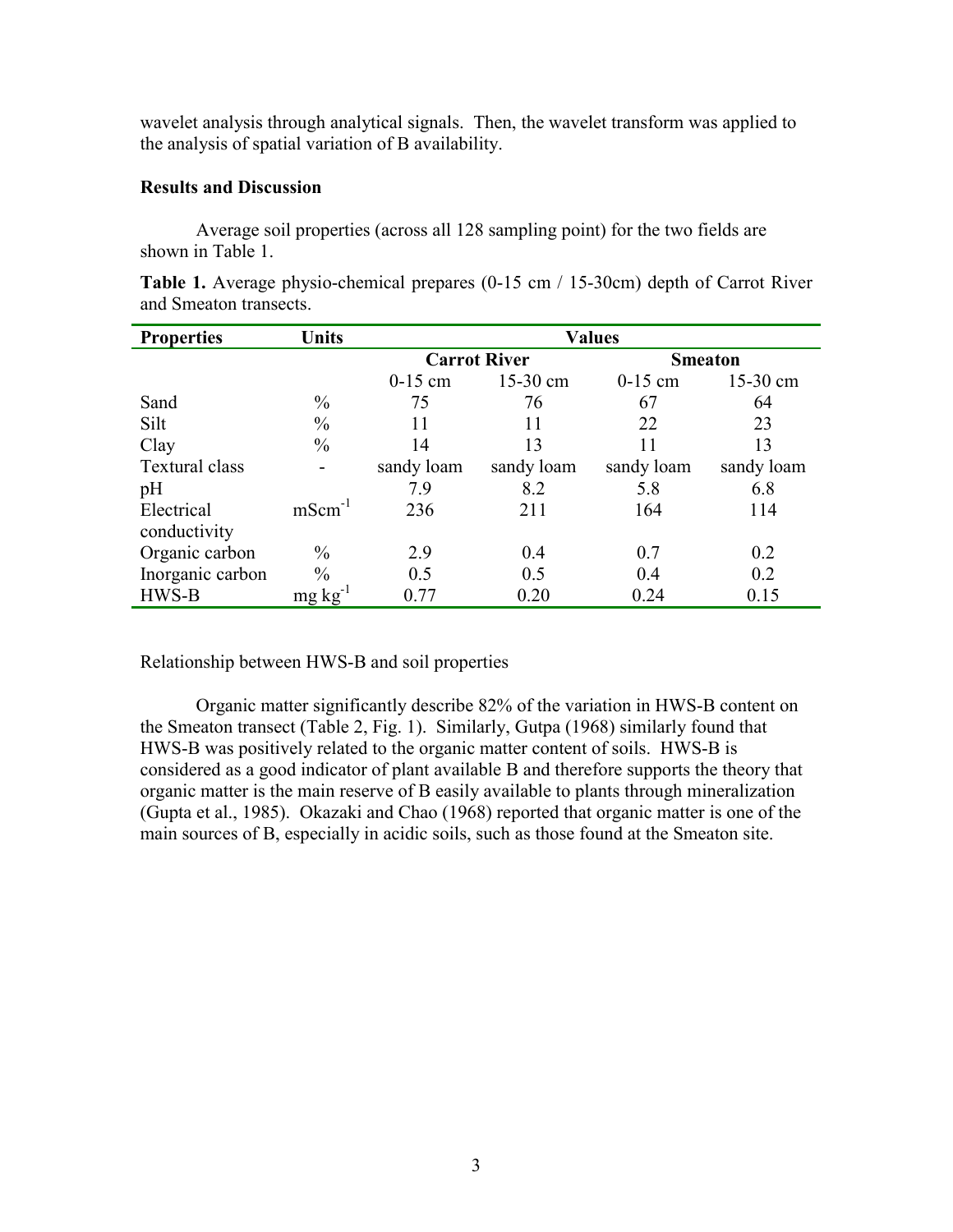| Variable         | <b>Parameter</b> | <b>Standard</b> | Type II   | <b>F-value</b> | <b>Partial</b> | <b>Model</b>   |
|------------------|------------------|-----------------|-----------|----------------|----------------|----------------|
|                  | estimate         | error           | <b>SS</b> |                | $R^2$          | $\mathbf{R}^2$ |
| <b>HWS-B</b>     |                  |                 |           |                |                |                |
| Intercept        | $-0.31$          | 0.03            | $\leq$ 1  | $115.45***$    |                |                |
| Organic carbon   | 0.18             | 0.01            | $\leq$ 1  | $196.11***$    | 82             | 82             |
| <b>PH</b>        | 0.06             | 0.01            | $\leq$ 1  | $105.07***$    |                | 89             |
| Inorganic carbon | 0.12             | 0.02            | $<$ 1     | 55.58***       | 4              | 93             |
| Electrical       | 0.00             | 0.00            | $<$ 1     | 5.38*          | $<$ 1          | 93             |
| conductivity     |                  |                 |           |                |                |                |
| Clay             | 0.00             | 0.00            | $\leq$ 1  | $5.35*$        | $<$ 1          | 93             |
| أماله ماله ماله  |                  |                 |           |                |                |                |

**Table 2.** Results of stepwise regression of basic soil properties and hot water extractable B, and various yield parameters Smeaton transect (0-15 cm depth).

 $*$  p<0.001;  $*$ p<0.05



**Figure 1**. Organic carbon (%) and HWS-B (mg/kg) content of the Smeaton transect (0 to 15 cm depth).

The stepwise regression analysis indicated that soil H enhanced the regression model (7%). Moreover, a positive correlation ( $r = 0.78$ ) between HWS-B and pH suggests the B availability increases with pH in acidic soils. Relatively little adsorption of B occurs at low pH levels because B is mostly in an unabsorbed boric acid form. Berger and Troug (1945) reported that from pH 4.7 to 6.7 the available B in cultivated soils increased. They demonstrated a direct positive relationship with available B and percent organic matter. They concluded that, in acid soils, organic matter had a large influence on available B. Based on correlation and regression data of the Smeaton transect, our results are in agreement with these earlier observations. Wear and Patterson (1962) observed that more B was available at all levels of water-soluble B in all soil types as pH increased from 5 to 7. They concluded that water-soluble B content of soil is a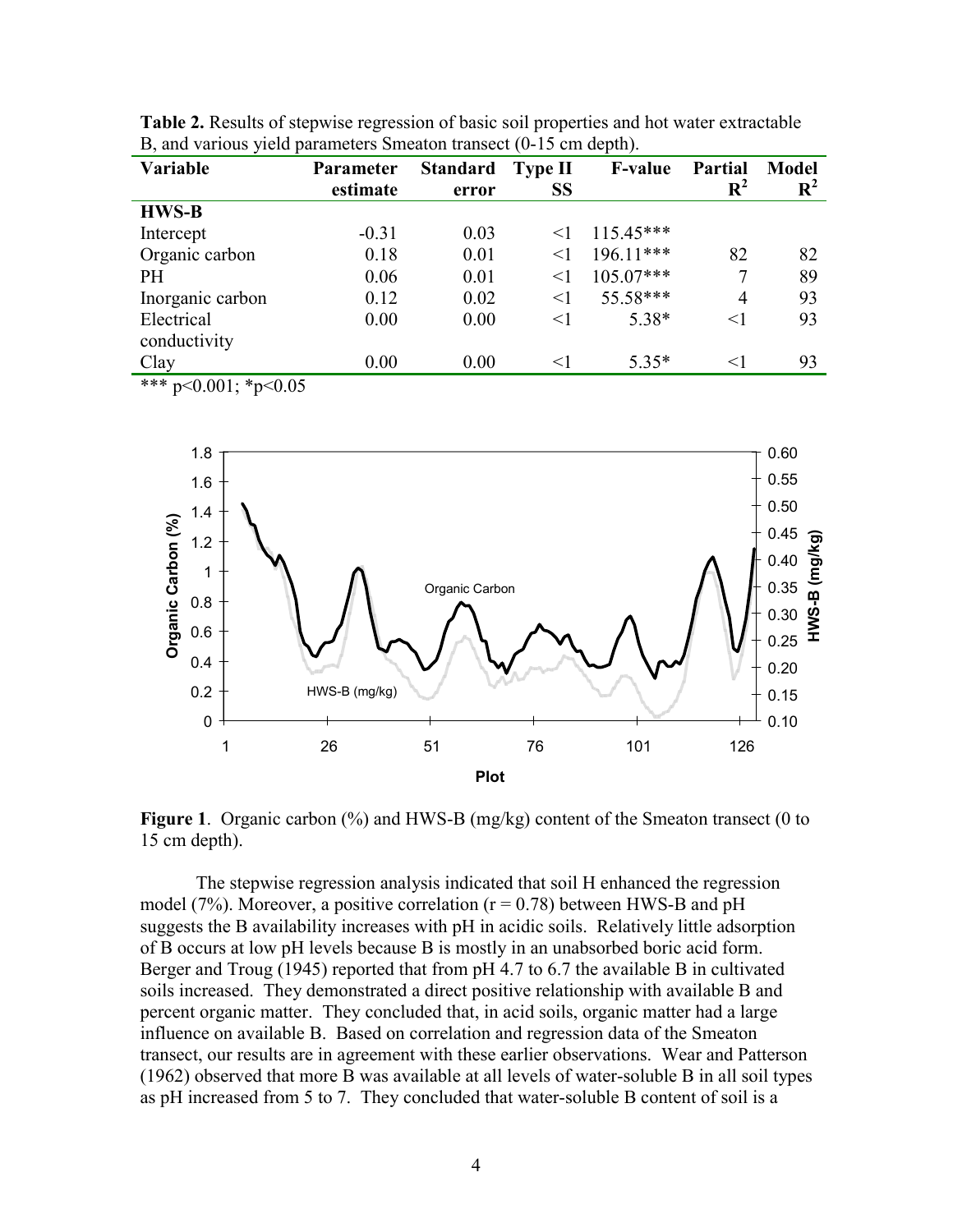good indicator of plant available B when soils of similar texture and pH are considered. Soil pH and HWS-B seem to follow a similar trend.

The inclusion of inorganic carbon into the HWS-B model may indicate its importance as a B adsorbing surface that is extracted in the HWS-B test (Goldberg and Forester, 1991).

Pinyerd et al (1984) reported that in a coarse-textured and low organic matter soil Ultisol, the distribution of HWS-B was well correlated to clay content. Although, percent clay only adds <1% to the model  $R^2$ , clay was positively correlated to HWS-B (r = 0.652) in a similar soil found in the Smeaton site. The correlation with percent clay may be partially explained through its close relationship with soil organic matter  $(r = 0.635)$ .

Relationship between ∆-grain yield and soil properties

 Response to B fertilization was assessed by calculating the change in yield due to B treatment (i.e., treatment yield minus control yield), denoted '∆-yield' at each sampling point (Table 3). In the foliar Carrot River ∆-yields, pH contributed to variation in a positive and significant manner (data not shown), although pH accounted for 6% of model  $R<sup>2</sup>$  and thus may be of little agronomic significance. Irrespective of the agronomic significance, the positive and significant relationship suggests that with increasing soil pH, in an alkaline soil, there are also significant increases in yield response to foliar B fertilizer. This may be explained through the impact of soil pH in regulating the release of HWS-B from soil constituents. As the pH rises above 7, the concentration of borate B(OH)<sub>4</sub> entering solution rises but it also becomes less available to plants due to increased adsorption (Gupta et al., 1985). The pH range for the Carrot River transect was pH 6.6 to 8.4. With increasing soil pH, there was an increase in the response to foliar B fertilizer along much of the transect (Fig 2.). Deviations form this relationship likely reflect the influence of a factor or factors that override the impact of the pH on yield response. These data suggest that B-response to B fertilization may be highly variable within a field, depending on variations in organic matter and pH.

| III UIUVIIVW. |                       |        |          |         |             |                |
|---------------|-----------------------|--------|----------|---------|-------------|----------------|
| Site          | Measurement           | Foliar | Granular | Control | $(A-C)$     | $\Delta$ (B-C) |
|               |                       | (A)    | B)       | (C)     |             |                |
| Carrot        | Grain Yield           | 867    | 900      | 730     | 137(19%)    | 169(23%)       |
| River         | $(kg ha^{-1})$        |        |          |         |             |                |
|               | <b>Biomass</b>        | 5102   | 5208     | 4695    | 407(9%)     | $513(11\%)$    |
|               | $(kg ha^{-1})$        |        |          |         |             |                |
| Smeaton       | Grain Yield           | 901    | 1121     | 994     | $-93(-9%)$  | 127(12%)       |
|               | $(kg ha^{-1})$        |        |          |         |             |                |
|               | <b>Biomass</b>        | 4954   | 5548     | 5278    | $-324(-6%)$ | 270(5%)        |
|               | $(\text{kg ha}^{-1})$ |        |          |         |             |                |

**Table 3**. Average yield and biomass of granular, foliar and control a treatment in entire Carrot River and Smeaton transects. Percent increase or decrease over control treatment in brackets.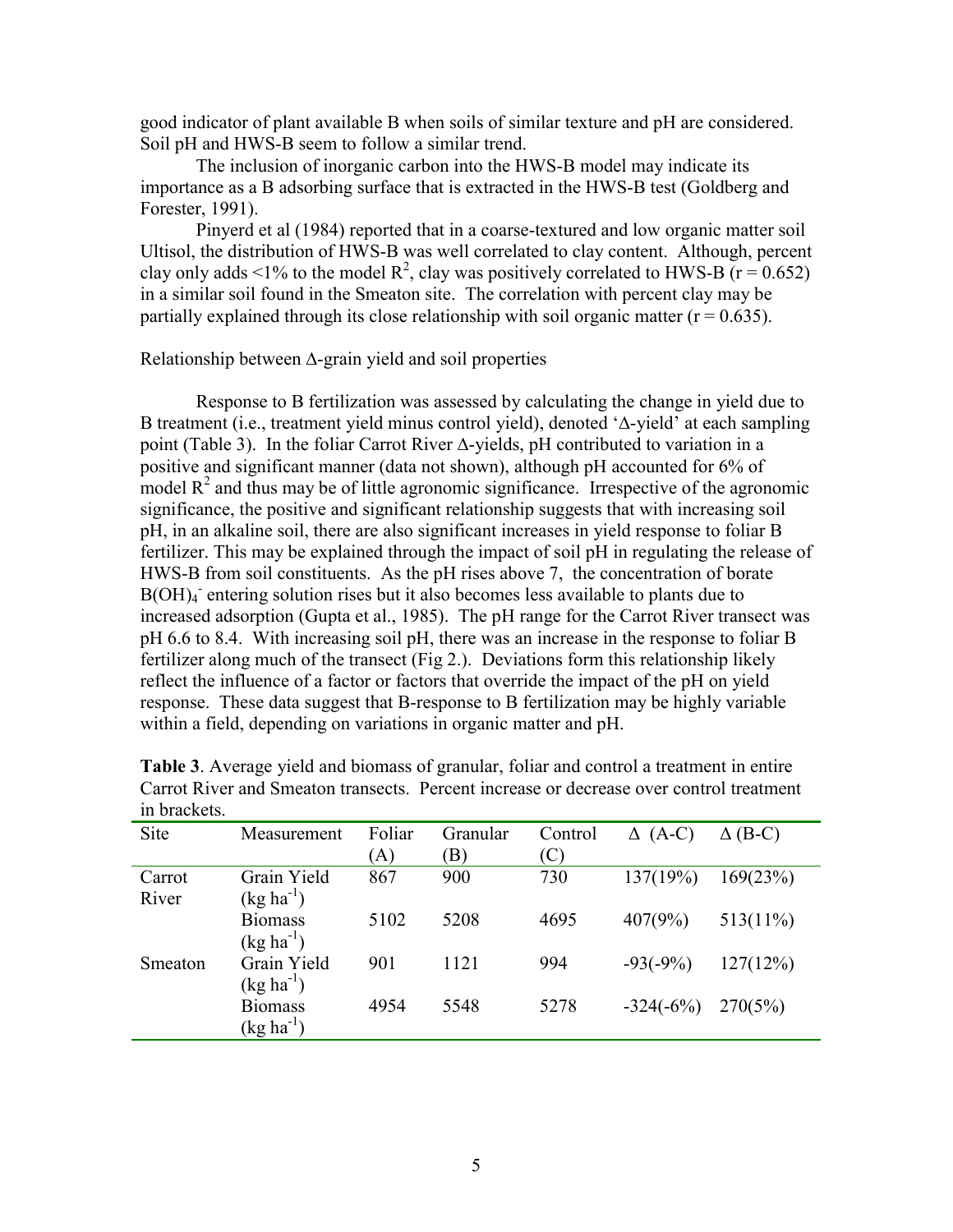![](_page_5_Figure_0.jpeg)

**Figure 2**. Trendline for foliar yield, control yield and soil pH of the Smeaton (0-15cm).

Environmental factors may have accounted for a portion of the yield variation that was not identified through analysis of soil properties. Heat and drought stress affects the incidence and severity of B deficiency more than any other micronutrient, especially during flowering (Moragan and Mascagni, 1991). In both sites during the month of July, the mean temperatures were greater, and monthly precipitation was much lower, than the 30-year average. A B deficiency is most likely to occur under low soil moisture conditions, in part due to the reduction of B movement by mass flow to the root (Gupta et al., 1985). In addition, microbial activity ceases when the soil water content is near wilting point (Thompson and Troeh, 1978). A large amount of total B is held by organic matter and is released upon microbial degradation (Flemming, 1980). Low moisture contents can greatly reduce microbial activity and thus the B remains complexed and unavailable to plants.

Boron plays a major role in canola formation of flowers, successful fertilization and filling of the seed with sufficient storage material (Asad et al., 1997). Severely impaired seed set and sterility are late-season symptoms of B deficiency in both B sensitive (e.g., canola) and B insensitive (e.g., wheat) crops (Havlin et al., 1999). These symptoms appeared to be similar to the symptoms observed in the Carrot River transect. Visual indications were increased floret sterility in the control treatment over the foliar and granular treatments. It is possible that floret sterility was possibly attributable to low B supply due to heat and drought stress during a period in which the canola plant was most sensitive to a B deficiency (flowering) (Asad et al., 1997). The total number of flowers produced by canola may be increased by B fertilization (Myers et al., 1983). The application of B was observed by Nuttal et al. (1987) to prevent sterile florets and to increase seedpod development in a field experiment in Melfort, Saskatchewan.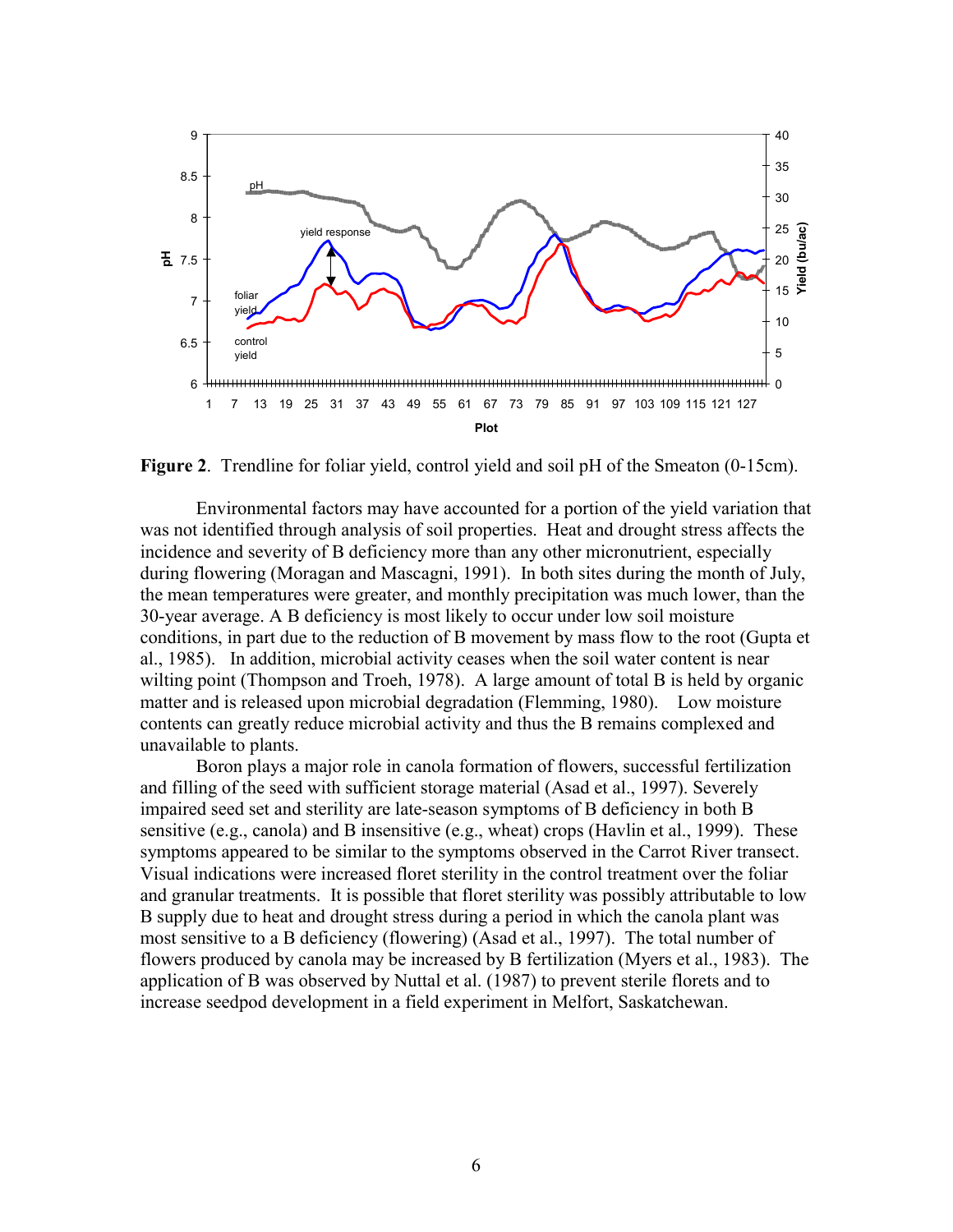## HWS-B Wavelet Spectrum (Carrot River 0-15 cm)

 The goal of the wavelet analysis is to explain scale-dependence in the correlation between two variables and to identify areas that differ in respect to the correlation between to variables (Fig. 3). The local wavelet spectrum (Fig. 3b) for HWS-B revealed two scales of variation across the transect of 0 to 50 m and 50 to 300 m (300 m max. scale resolvable by wavelet analysis for this study). For the 0 to 50 m scale, high variance were centered around the transect at 50, 75, 100, 180, 240, 270, 330, 360 m. These regions correspond to areas of high and low organic matter content (Fig. 3a) and indicate the presence of a global feature.

For the 50 to 300m, high variance positions were centered around 180 m and 270 m. These regions also correspond to the highest and lowest organic matter content position in the transect. The global wavelet spectrum was obtained by integrating the local wavelet spectra across the transect (Fig. 3c). Spatial variation < 50 m were not significantly different at a confidence level of 99% from that of white noise, or random variability. Therefore, variability at a spatial scale of < 50 m was considered random at the Carrot River site. At spatial scales > 50m, variability in HWS-B at the Carrot River site is significant. Smeaton also displayed a similar scale of 50 m (not shown), also though the scale of variability is likely site and field specific.

 Mean HWS-B content of the transect was greatest at positions where organic carbon was highest. High organic matter soils resulted in strong small-scale spatial variation in the HWS-B content. As, a result, strong amplitude change would be expected for those locations, resulting in high wavelet variance. The alteration of low to high organic matter content results in large amplitude, and thus large variance. It can be concluded that the periodic variation in HWS-B content reflected the pattern of organic carbon.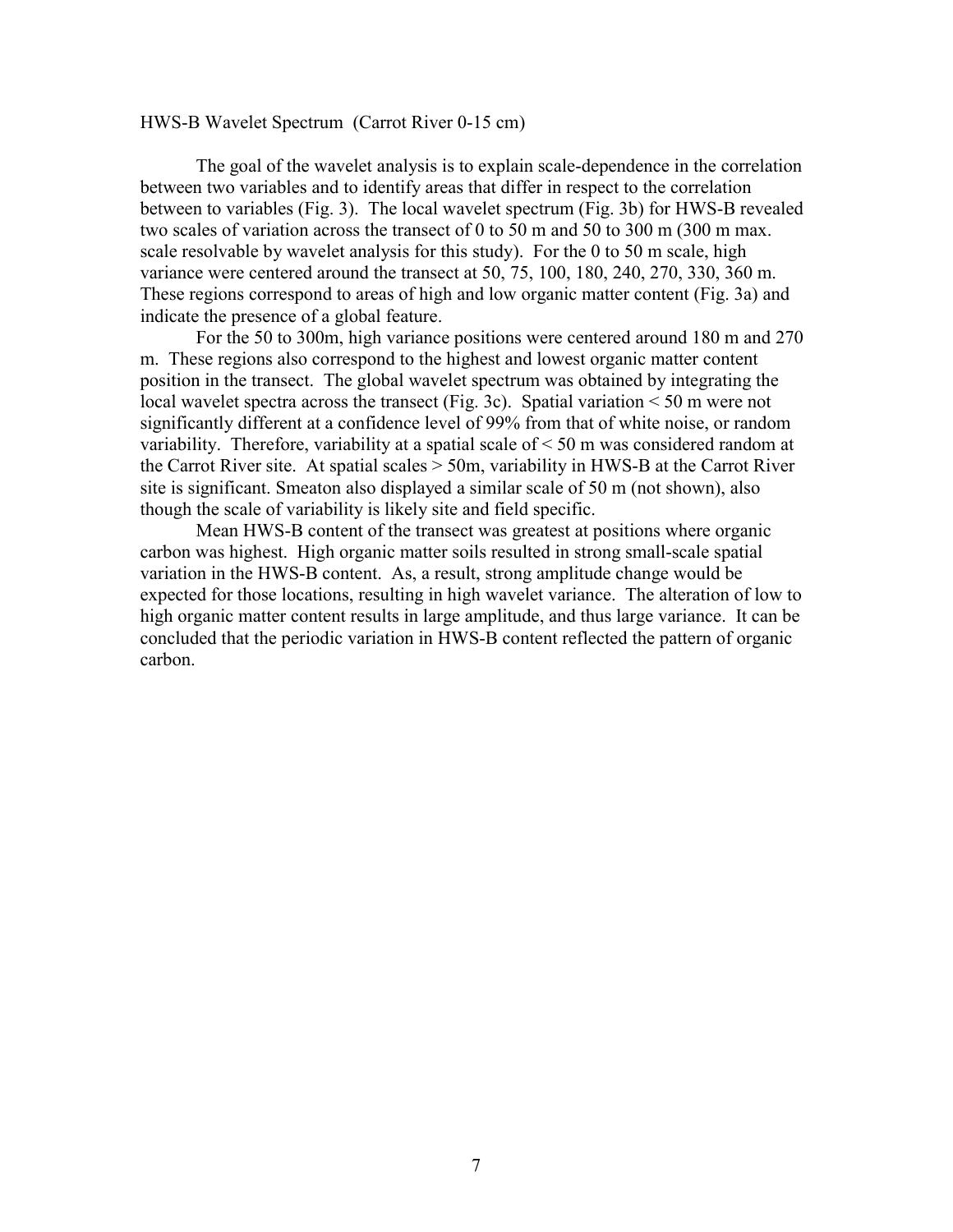![](_page_7_Figure_0.jpeg)

Figure 3. Wavelet spectrum of HWS-B across the Carrot River transect (0-15 cm)

## **Summary**

 This study is yet to be finalized, but a number of inferences can be drawn. The soil properties that appear to have an impact on HWS-B content are in decreasing order of importance: organic matter  $\gg$  pH  $>$  clay  $>$  inorganic carbon. HWS-B failed to give an accurate indication of plant available B in that it was not related to canola yield or canola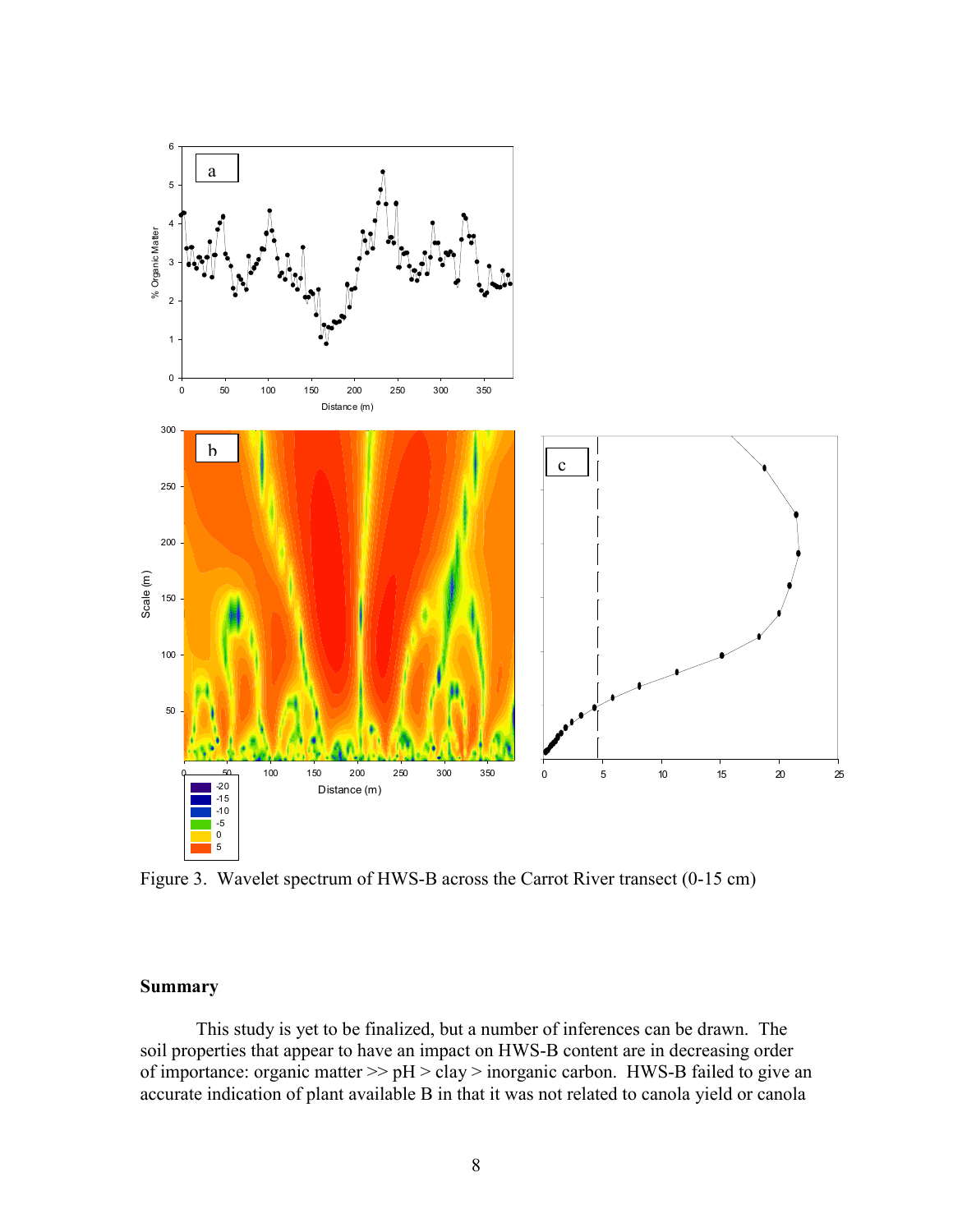yield response. At the alkaline site (Carrot River), soil pH was positively and significantly related to the yield responses due to foliar B fertilization. In addition to soil properties, hot and dry environmental conditions and physiological importance of B during flowering of canola likely also played a role in explaining the apparent yield responses. Results for the wavelet analysis indicated that at spatial scales > 50m, variability in HWS-B is significant in that periodic variation in HWS-B content reflected the pattern of organic carbon.

## **Acknowledgments**

Funding for this research was provided by Westco Fertilizers Ltd., Saskatchewan Agriculture, Food and Rural Revitalization, Agriculture Development Fund (ADF), The Potash and Phosphate Institute of Canada (U.S. Borax).

## **References**

- **Asad, A., R.W. Bell and B. Dell. 1997**. External boron requirements for canola (Brassica napus L.) in boron buffered solution culture. Ann. Bot. 80: 65-80.
- **Berger, K.C., and E. Truog. 1945.** Boron availability in relation to soil reaction and organic matter contents. Soil Sci. Soc. Am. Proc. 10:113-116.
- **Fleming G.A. 1980.** Essential micronutrients I. Boron and molybdenum. In: B.E. Davies. Applied soil trace elements. John Wiley & Sons, New York.
- **Goldberg, S. and H.S. Forester. 1991**. Boron sorption on calcareous soils and reference calcites. Soil Sci. 152:304-308.
- **Gupta, U.C. 1968.** Relationship of total and hot-water soluble B and fixation of added B to properties of Podzol soils. Soil Sci. Soc. Am. Proc. 32: 45-48.
- **Gupta, U.C., Y.M. Jame, C.A. Campbell, A.J. Leyshon and W Nicholaichuk. 1985.**  Boron toxicity and deficiency: A review. Can. J. Soil Sci. 65:381-409.
- **Havlin, J.L., J.D. Beaton, S.L. Tisdale and W.L. Nelson. 1999.** Soil Fertility and Fertilizers: An Introduction to Nutrient Management  $6<sup>th</sup>$  Ed. Prentice Hall. New Jersey.
- **Lark, R.M. and R. Webster. 1999**. Analayisi and elucidation of soil varaiton using wavelets. Eur. J. Soil Sci. 50:185-208.
- **Lark, R.M. and R. Webster. 2001**. Changes in variance and correlations of soil Properties with scale an location: analysis using an adapted maximal overlap discete wavelet transform. Eur. J. Soil Sci. 52:547-562.
- **Moraghan, J.T. 1991.** Environmental and soil factors affecting micronutrient deficiencies and toxicity. In: Micronutrients in Agriculture, Soil Science of America. P. 371-425. Madison, WI.
- **Mortlet, J. et al. 1988**. Wave propagation theory and sampling theory, 1. Complex signal and scattering in multi-layered media. Geophy. 47:203
- **Nuttall, W.F., H. Ukrainetz, and B. Cartwright. 1990.** The effect of nitrogen, sulfur and boron on yield and quality of rape seed. (*Brassica napus* L. and *B. Campestris* L.) Can. J. Soil Sci. 67:545-559.
- **Myers, R.H. 1990.** Classical and Modern Regression with Applications. Duxbury Press.